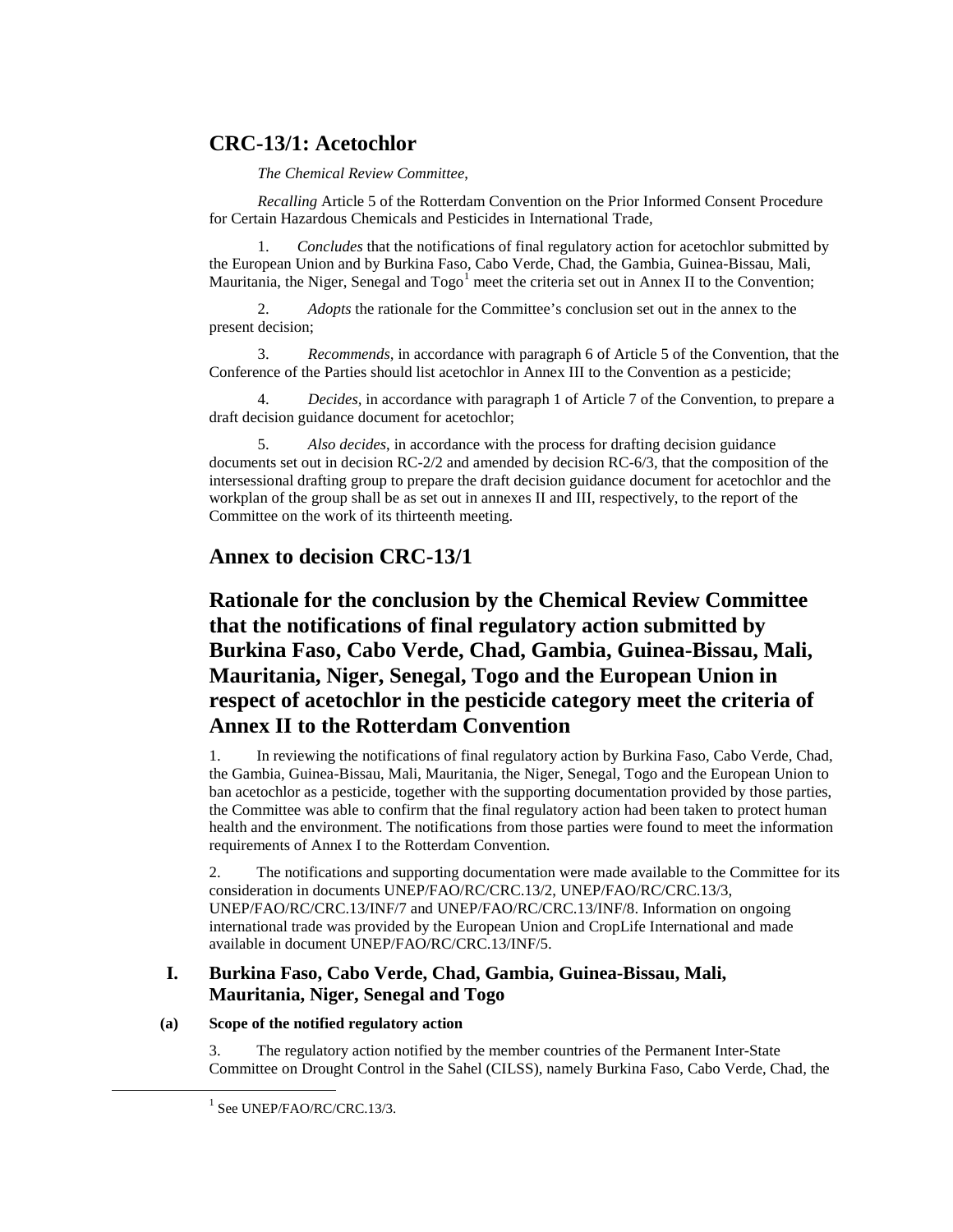Gambia, Guinea-Bissau, Mali, Mauritania, the Niger, Senegal and Togo (hereinafter referred to as the CILSS countries), relates to the use of acetochlor as a pesticide. The final regulatory action, which entered into force on 20 March 2017, bans the use of all pesticide formulations containing acetochlor due to its potential risk to human health and the environment. The import, manufacture for domestic use, distribution and sale are also banned (UNEP/FAO/RC/CRC.13/3, annex, part B, sects. 2.1, 2.2.1 and 2.2.3).

4. The notification was found to comply with the information requirements of Annex I.

### **(b) Annex II paragraph (a) criterion**

*(a) Confirm that the final regulatory action has been taken in order to protect human health or the environment;*

5. The Committee confirms that the regulatory action was taken to protect human health and the environment (UNEP/FAO/RC/CRC.13/3, annex, part B, sects. 2.4.1 and 2.4.2).

6. Acetochlor has been used as a pesticide in the CILSS countries. Acetochlor was used as a selective herbicide on maize (UNEP/FAO/RC/CRC.13/3, sect. 2.3.1). Several pesticide formulations containing acetochlor were authorized in the CILSS countries between 2010 and 2012. In 2014 a working session of the Sahelian Pesticides Committee was held. Based on the proposal forwarded during this working session, the Coordinating Minister decided to ban pesticide formulations containing acetochlor as from 20 March 2017. The Sahelian Pesticides Committee recommended halting the authorization of pesticide formulations containing acetochlor owing to the following:

- Risks of water resources contamination from several metabolites including t-norchloro-acetochlor.
- High risk to aquatic organisms and long-term risks to herbivorous birds and to human beings following prolonged exposure.
- 7. In addition, the following were taken into account (UNEP/FAO/RC/CRC.13/INF/8):
	- Difficulties experienced by the local population in obtaining adequate personal protection equipment.
	- The fragile ecology of CILSS countries, characterized by torrential rains on soils that are often poor in organic matter and thus highly subject to erosion and leaching.
	- The absence of an environmental management system respecting buffer strips between treated fields and water courses, the use of surface water as drinking water for man and animals.
	- The use of groundwater as the only reservoir of drinking water.
	- The existence of alternatives to the use of acetochlor.

8. In 2014, on the recommendation of the Sahelian Pesticides Committee, acetochlor was banned by decision of the CILSS Coordinating Minister due to unacceptable risk to the health of populations and unacceptable risk to aquatic organisms and herbivorous birds in the environment, as well as the difficulty faced by users in the countries of the Sahel in using acetochlor without unacceptable risk. The ban or restrictions on the use of acetochlor in pesticide formulations in several other countries, such as the United States of America and the European Union, are also mentioned (UNEP/FAO/RC/CRC.13/INF/8).

9. In the notification and supporting documentation, risk to human health because of high risk of surface and groundwater contamination by acetochlor and its metabolites is reported.

10. In the United States, due to concerns over groundwater contamination, acetochlor cannot be used on coarse soils (for example sandy soil with less than 3 per cent of organic matter) where the depth of groundwater in less than 30 feet. Acetochlor cannot be applied with any irrigation system (irrigation by flooding included) nor can it be applied by aerial application. Acetochlor cannot be applied directly on water or in areas where surface water is present. Furthermore, acetochlor must not be mixed or filled less than 50 feet from surface water or wells, unless adequate confinement or disposal measures exist. Each of these measures is intended to prevent acetochlor from migrating to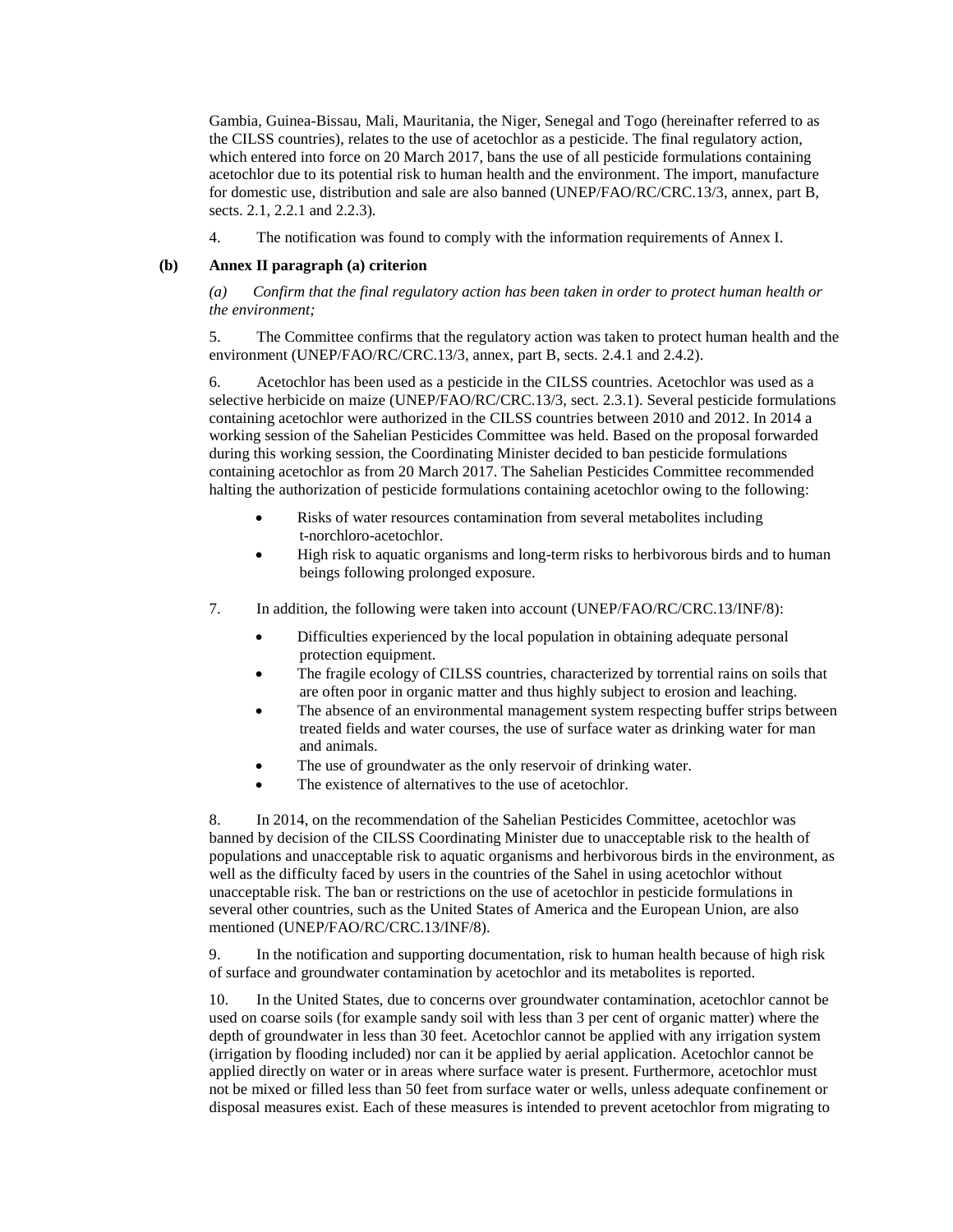groundwater and/or surface water resources (United States, Environmental Protection Agency (EPA), 2006).

11. The supporting documentation indicates that an environmental management system respecting buffer strips between treated fields and streams as a precaution is not possible in the Sahel.

12. Modelling values for organic carbon content are between 1.06 per cent to 1.36 per cent for soils within the perimeter (Direction culture/SN-SOSUCO, 2008). The mean organic carbon content in soils near the rivers is equal to 1.06 per cent (Ouedraogo et al, 2012). The fragile ecology of CILSS countries is sometimes characterized by torrential rainfall on soils which are often poor in organic matter and therefore subject to erosion and leaching.

13. The results of the modelling study by Ouedraogo et al (2012) indicated that acetochlor had a very high potential to contaminate surface water under actual usage conditions in Burkina Faso.

14. In a study measuring pesticide concentrations in two lakes in Burkina Faso, acetochlor concentrations of up to 53.1 µg/L were recorded (Soleri, 2013).

15. Contamination of groundwater and surface water in the CILSS countries results in the contamination of drinking water, since these are used as sources for drinking water. In countries like Burkina Faso, more than half of the farmers (67.5 per cent) have a water point in their fields or nearby. Most water points are less than 100 metres from the fields (Toe, 2010). Water pesticide contamination via different routes may result from the proximity of water points to the fields. Water from such water points was drunk by human beings in 50 per cent of cases, used for the preparation or the dilution of pesticides in 29.26 per cent and for animal drinking in 26.96 per cent (Toe, 2010), explaining the presence of acetochlor in some water courses in Burkina Faso (Soleri, 2013).

16. The CILSS countries concluded that using acetochlor as a pesticide under these conditions resulted in an unacceptable risk to human and animal health because of drinking water contamination.

17. In the notification and supporting documentation, risks to operators are also reported.

18. Reference is made to the European Food Safety Authority (EFSA) report (2011), which mentions that health risks for operators were accentuated because the estimated exposure to European Community formulations recorded higher values (between 1435 per cent and 5550 per cent) than the acceptable operator exposure level (AOEL), despite the use of trailed sprayer and the use of gloves during mixing, loading and application. Without personal protective equipment, values up to 35550 per cent of the AOEL are reported.

19. Contrary to the recommended use in the United States and European Union member States, the recommended use in Sahel countries was low-volume application (knapsack sprayer) of the formulation diluted with water at doses between 2.5 and 3.5 l /ha on cotton. Frequency of application was once a crop-year. Recommended personal protection devices were protective clothing, goggles and gloves.

20. In the CILSS countries, people experience difficulties in finding suitable personal protective equipment. Farmers don't use appropriate personal protective equipment (Gomgnimbou et al., 2010, Ouedraogo et al., 2009, Toe et al, 2010). The protective equipment sold to farmers consists essentially of masks, boots and gloves with masks being the most used (40 per cent of farmers use them, 39 per cent of which are dust masks and 1 per cent are cartridge filter masks), followed by boots (28.8 per cent), with the combination of the two being the least used (4.5 per cent). A total of 12.62 per cent of farmers wear both masks and boots, while only 0.93 per cent wear gloves, boots, overall, mask and glasses at the same time. Masks with filter cartridges are worn in combination with gloves, boots, coveralls and goggles in only 0.31 per cent of cases (Toe, 2010). People who do not use adequate personal protective equipment should not be allowed to carry out treatments which require the full protection of operators (as for acetochlor-based formulations).

21. In the notification and supporting documentation, the following risks to the environment are reported: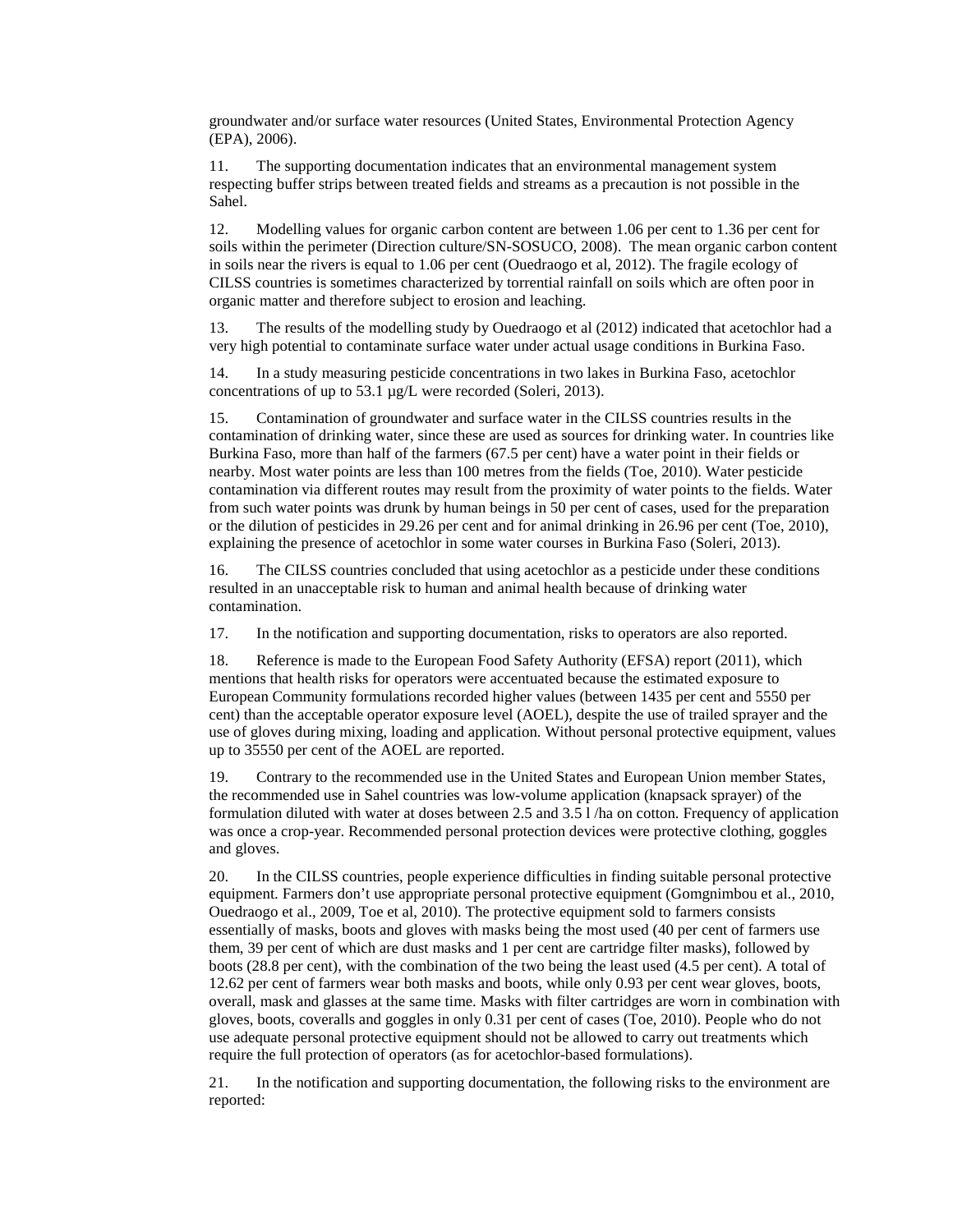22. The modelling study by Ouedraogo et al (2012) predicts that acetochlor has a very high potential to contaminate surface water if used in sugar cane production in Burkina Faso at rates of 3.54 kg a.i/ha.

23. In a study measuring pesticide concentrations in two lakes in Burkina Faso, acetochlor concentrations of up to 53.1 µg/L were recorded (Soleri, 2013).

24. Contamination of groundwater and surface water in the CILSS countries can result in high short-term risk to birds drinking contaminated water following post-emergence treatment.

25. Further, a potential high risk to non-target terrestrial plants and long term-high risk to herbivorous birds were reported.

26. The notification describes the fact that the final regulatory action prohibits all use of acetochlor containing pesticide formulations after 20 March 2017 and is therefore expected to lead to a significant decrease in the quantity of the chemical used, resulting in a significant reduction of risk to human health and the environment.

27. The Committee confirms that the criterion in paragraph (a) is met.

#### **(c) Annex II paragraph (b) criteria**

*(b) Establish that the final regulatory action has been taken as a consequence of a risk evaluation. This evaluation shall be based on a review of scientific data in the context of the conditions prevailing in the Party in question. For this purpose, the documentation provided shall demonstrate that:*

- *(i) Data have been generated according to scientifically recognized methods;*
- *(ii) Data reviews have been performed and documented according to generally recognized scientific principles and procedures;*

28. The notifications from the CILSS countries took into account scientific information from a variety of sources. In the annex to the decision to ban acetochlor, reference is made to several national reports, as well as reports from the United States EPA, EFSA and publications published in peer-reviewed journals.

29. The Committee concludes that in the supporting documentation provided by CILSS countries, data have been generated according to scientifically recognized methods and that data reviews have been performed and documented according to generally recognized scientific principles and procedures.

- 30. Consequently, the Committee confirms that the criteria in paragraph (b) (i) and (ii) are met.
	- *(iii) The final regulatory action was based on a risk evaluation involving prevailing conditions within the Party taking the action;*

31. The final regulatory action to ban acetochlor was based on a risk evaluation. The CILSS countries found that acetochlor posed risks to human health and the environment that caused great difficulties for users in the CILSS countries in using acetochlor without unacceptable risk. The risks to human health (by contamination of groundwater and surface water, which are both used as drinking water), operators (due to the absence of sufficient personal protection measures) and to the environment (due to the intrinsic properties of the substance, the risk of water contamination and the specific conditions in the Sahel) make it very difficult to use acetochlor safely.

32. The risk evaluation took into account the conditions within the notifying Parties, for example the conditions of application of the substance, the availability of personal protective equipment, and the regional environmental circumstances.

- 33. Consequently, the Committee confirms that the criterion in paragraph (b) (iii) is met.
- 34. The Committee confirms that the criteria in paragraph (b) are met.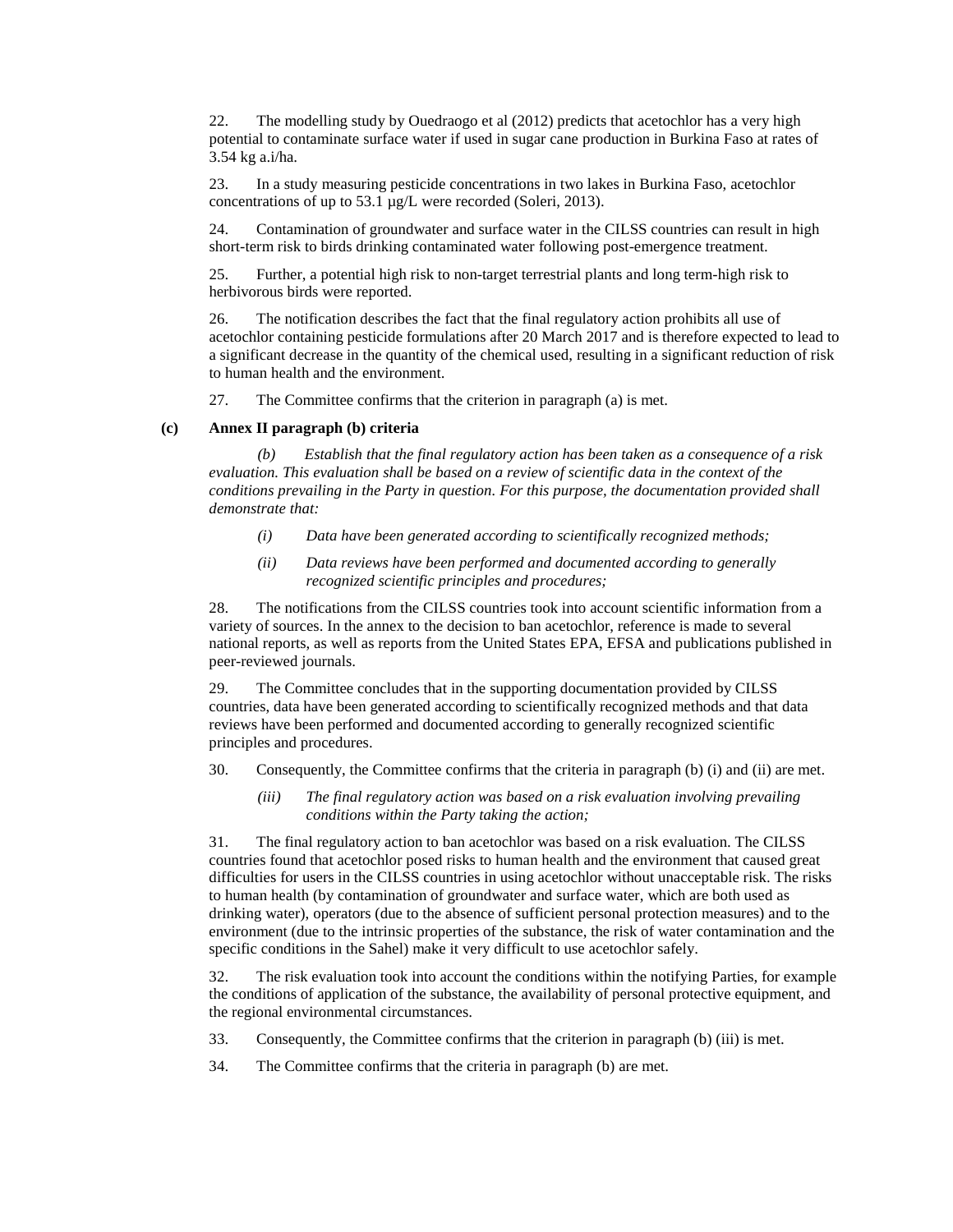### **(d) Annex II paragraph (c) criteria**

*(c) Consider whether the final regulatory action provides a sufficiently broad basis to merit listing of the chemical in Annex III, by taking into account:*

*(i) Whether the final regulatory action led, or would be expected to lead, to a significant decrease in the quantity of the chemical used or the number of its uses;*

35. The use of acetochlor is banned by the final regulatory action which bans all pesticide formulations containing acetochlor.

36. Since the regulatory action bans the use of acetochlor as a pesticide, it is expected that the regulatory action will lead to a significant reduction in the quantity of the chemical used.

- 37. Therefore the Committee concludes that the criterion in paragraph c (i) is met.
	- *(ii) Whether the final regulatory action led to an actual reduction of risk or would be expected to result in a significant reduction of risk for human health or the environment of the Party that submitted the notification;*

38. Since the regulatory action to ban the use of pesticides containing acetochlor is expected to significantly reduce the quantity of the chemical used, it is also expected that the risks to the environment will be significantly reduced.

39. Therefore the Committee concludes that the criterion in paragraph c (ii) is met.

*(iii) Whether the considerations that led to the final regulatory action being taken are applicable only in a limited geographical area or in other limited circumstances;*

40. The notification states that the use of pesticides containing acetochlor may cause similar problems to health and the environment in other countries. The Committee concludes that similar problems are likely to be encountered in other countries.

41. Therefore the Committee concludes that the criterion in paragraph c (iii) is met.

*(iv) Whether there is evidence of ongoing international trade in the chemical;*

42. The notification from the CILSS countries gives no information on the estimated quantity of acetochlor produced, imported, exported and used.

43. However, information gathered by the Secretariat shows that international trade in acetochlor is ongoing (UNEP/FAO/RC/CRC.13/INF/5).

44. Therefore the Committee concludes that the criterion in paragraph c (iv) is met.

#### **(e) Annex II paragraph (d) criterion**

*(d) Take into account that intentional misuse is not in itself an adequate reason to list a chemical in Annex III.*

45. There is no indication in the notification that concerns over intentional misuse prompted the regulatory action.

46. Therefore the Committee confirms that the criterion in paragraph (d) is met.

#### **(f) Conclusion**

47. The Committee concludes that the notifications of final regulatory action by Burkina Faso, Cabo Verde, Chad, the Gambia, Guinea-Bissau, Mali, Mauritania, the Niger, Senegal and Togo meet the criteria set out in Annex II to the Convention.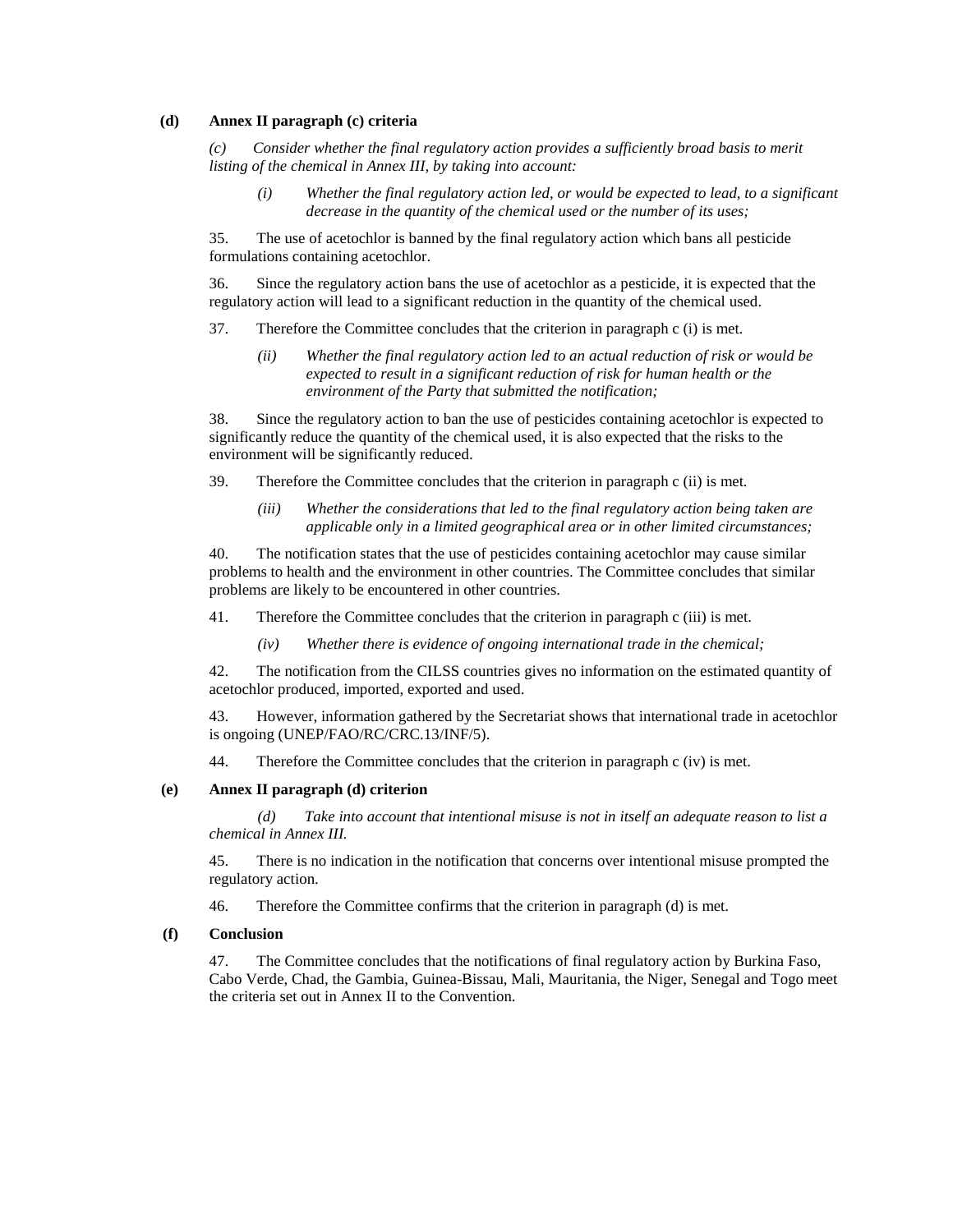# **II. European Union**

### **(a) Scope of the notified regulatory action**

48. The regulatory action notified by the European Union relates to the use of acetochlor as a pesticide. The marketing or the use of acetochlor is banned by the final regulatory action which states that it is prohibited to place on the market or use plant protection products containing acetochlor in the European Union. Acetochlor is not approved for placing on the market pursuant to Regulation (EC) No. 1107/2009 concerning the placing of plant protection products on the market (which replaces Directive 91/414/EEC).

49. All authorizations for plant protection products containing acetochlor had to be withdrawn by the member States by 23 June 2012 and all uses of plant protection products containing acetochlor are prohibited as of 23 June 2013 at the latest.

50. The notification was found to comply with the information requirements of Annex I.

## **(b) Annex II paragraph (a) criterion**

*(a) Confirm that the final regulatory action has been taken in order to protect human health or the environment;*

51. The Committee confirms that the regulatory action was taken to protect human health and the environment (UNEP/FAO/RC/CRC.11/6, sect. 2.4.2 of the European Union notification).

52. Acetochlor was used as a herbicide on maize to control and reduce annual weeds through broadcast spraying (UNEP/FAO/RC/CRC.13/3, section 2.3.1).

53. A risk assessment was carried out on the basis of Directive 91/414/EEC (replaced by Regulation (EC) No 1107/2009). It was concluded that it was not demonstrated that it may be expected that plant protection products containing acetochlor satisfied in general the requirements laid down in Article 5 (1) (a) and (b) of Directive 91/414/EEC (UNEP/FAO/RC/CRC.13/3, sect. 2.4.1).

54. According to the risk assessment related to human health the following concerns were identified (UNEP/FAO/RC/CRC.13/3, annex, part A, sect. 2.4.2.1):

- The potential human exposure is above 100 per cent of the acceptable daily intake (ADI) when predicted concentrations of the groundwater metabolites t-oxanilic acid, t-sulfinylacetic acid, t-sulfonic acid and s-sulfonic acid that have been assessed as relevant metabolites are taken into account.
- There is a potential human exposure to metabolite t-norchloro acetochlor when surface water is abstracted for drinking water, which has been assessed as relevant from a toxicological hazard assessment perspective.
- A high potential for groundwater contamination has been identified over significant areas of the European Union by the metabolites t-oxanilic acid, t-sulfinylacetic acid, tsulfonic acid and s-sulfonic acid, which have been assessed as relevant metabolites.
- No valid method is available to quantify residues in food of plant origin.

55. Pursuant to the risk assessment related to the environment the following concerns were identified (UNEP/FAO/RC/CRC.13/3, annex, part B, sect. 2.4.2.2):

- Acetochlor is very toxic to all groups of aquatic organisms and there is a high risk to aquatic organisms.
- A high acute risk to birds from the uptake of contaminated drinking water was indicated for the post-emergence applications.
- There is a high risk to non-target terrestrial plants. The risk assessment suggests that an in-field no spray buffer zone of 5 metres is required to protect non-target plants in the off-field area.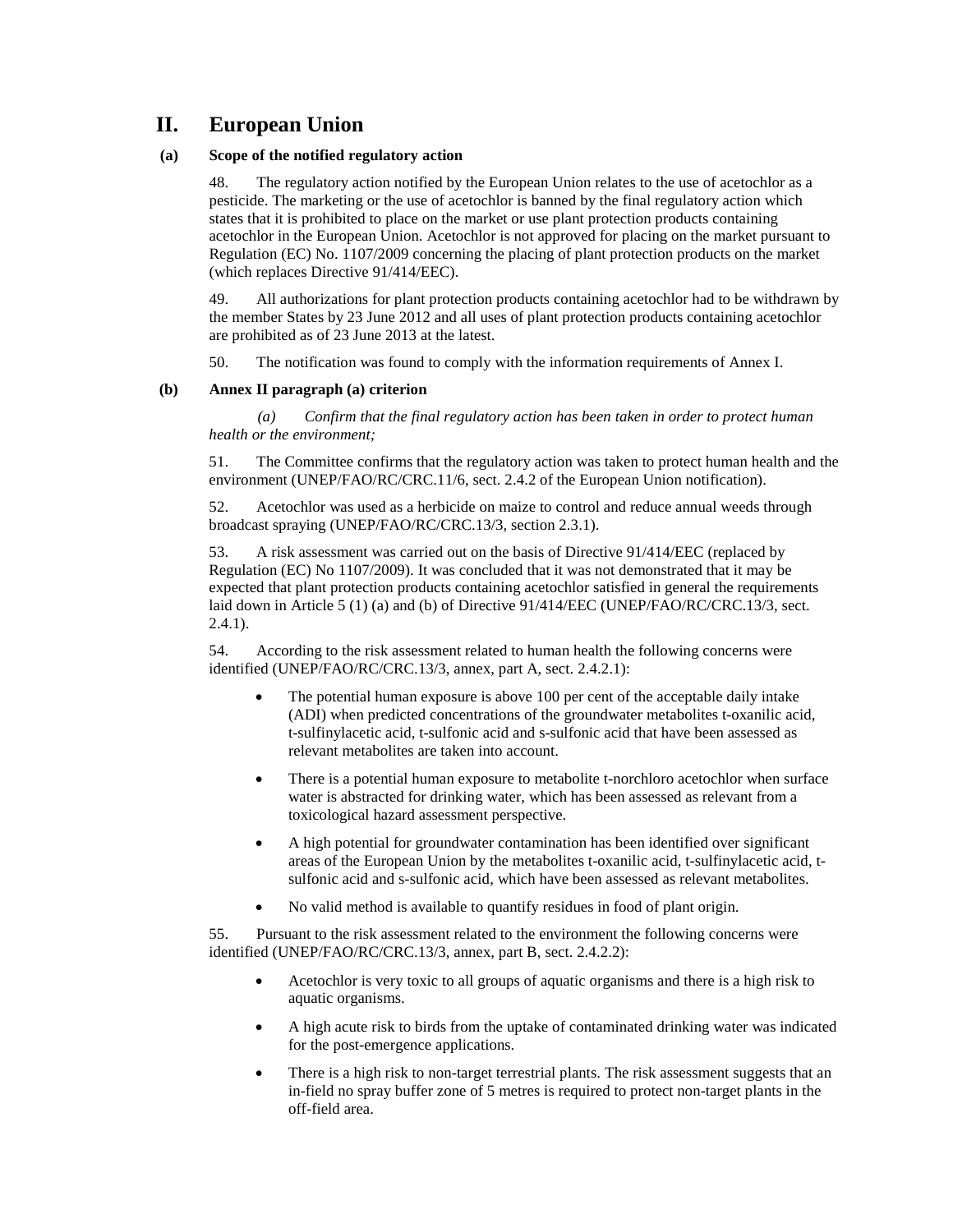• A high long-term risk for herbivorous birds has been identified.

56. The final regulatory action is expected to lead to a significant decrease in the quantity of the chemical used, resulting in significant reduction of risk to human health and the environment.

57. The Committee concludes that the criterion in paragraph (a) is met.

#### **(c) Annex II paragraph (b) criteria**

*(b) Establish that the final regulatory action has been taken as a consequence of a risk evaluation. This evaluation shall be based on a review of scientific data in the context of the conditions prevailing in the Party in question. For this purpose, the documentation provided shall demonstrate that:*

- *(i) Data have been generated according to scientifically recognized methods;*
- *(ii) Data reviews have been performed and documented according to generally recognized scientific principles and procedures;*

58. Prior to the final regulatory action, a risk assessment was carried out on the basis of Directive 91/414/EEC (replaced by Regulation (EC) No 1107/2009), which provides for the European Commission to issue a work programme for the examination of existing active substances used in plant protection products with a view to their possible inclusion in Annex I to the Directive, and in accordance with the provisions of Regulation (EC) No 1095/2007 and Regulation (EC) No 2229/2004.

59. A member State was designated to undertake the risk assessment based on the information submitted by the applicant and to establish a draft assessment report, which was subject to peer review during which the European Food Safety Authority (EFSA) undertook consultations with experts from member States as well as with the applicant.

60. Based on the results of the risk assessment, the European Commission established a draft review report which was submitted to peer review by the Standing Committee on the Food Chain and Animal Health, which concluded that it was not demonstrated that it may be expected that plant protection products containing acetochlor satisfied in general the requirements laid down in Article 5 (1) (a) and (b) of Directive 91/414/EEC, leading to the adoption of a decision on non-approval of acetochlor (Commission Implementing Regulation (EU) No 1372/2011 of 21 December 2011).

61. The evaluation was based on a review of scientific data taking into account the conditions prevailing in the European Union (intended uses, recommended application rates, good agricultural practices). Only data that had been generated according to scientifically recognized methods were validated and used for the evaluation. Moreover, data reviews were performed and documented according to generally recognized scientific principles and procedures (UNEP/FAO/RC/CRC.13/3, annex, part B, sect. 2.4.1).

62. Therefore the Committee established that the data reviewed for the risk evaluation were generated according to scientifically recognized methods and that the data reviews were performed according to generally recognized scientific principles and procedures.

#### *(iii) The final regulatory action was based on a risk evaluation involving prevailing conditions within the Party taking the action;*

63. The final regulatory action to ban acetochlor was based on a risk evaluation. The risk analysis considered the herbicide use on maize.

64. The decision to prohibit the use of acetochlor as a pesticide was based on a data package which consists of a wide range of information concerning identity, physical/chemical/technical properties and methods of analysis, mammalian toxicology, residues, environmental fate and behaviour, and ecotoxicology, including proposed conditions of use within the European Union, including the intended uses, the recommended application rates and good agricultural practices. All the information available in the data package has been taken into account in this risk evaluation, and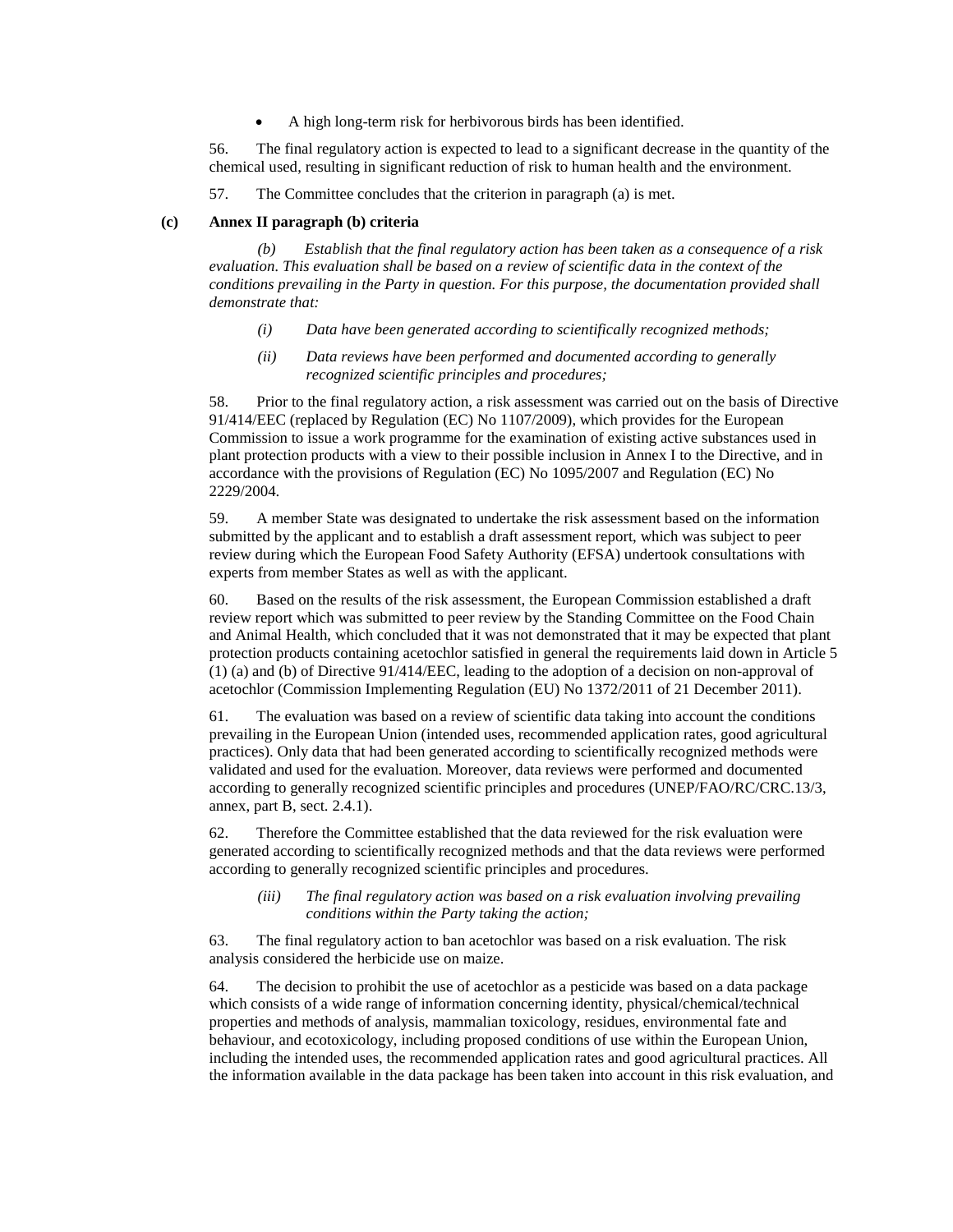therefore in the decision by the European Union. The EFSA conclusion was reached on the basis of the evaluation of the representative use in the European Union.

- 65. Consequently, the Committee confirms that the criterion in paragraph b (iii) is met.
- 66. The Committee confirms that the paragraph (b) criteria are met.

#### **(d) Annex II paragraph (c) criteria**

*(c) Consider whether the final regulatory action provides a sufficiently broad basis to merit listing of the chemical in Annex III, by taking into account:*

*(i) Whether the final regulatory action led, or would be expected to lead, to a significant decrease in the quantity of the chemical used or the number of its uses;*

67. The use of acetochlor is banned by the final regulatory action which entered into force on 23 June 2013. The final regulatory action bans the use of acetochlor as a pesticide by prohibiting the placement on the market or use of plant protection products containing acetochlor in the European Union. Acetochlor is not approved for placing on the market pursuant to Regulation (EC) No. 1107/2009 concerning the placing of plant protection products on the market (which replaces Directive 91/414/EEC).

68. The final regulatory action is therefore expected to lead to a significant decrease in the quantity of the chemical used, resulting in a significant reduction in risk to human health and the environment.

- 69. Therefore the Committee confirms that the criterion in paragraph  $(c)$  (i) is met.
	- *(ii) Whether the final regulatory action led to an actual reduction of risk or would be expected to result in a significant reduction of risk for human health or the environment of the Party that submitted the notification;*

70. It is expected that since the regulatory action to ban the use of acetochlor significantly reduces the quantity of the chemical used, the risks to human health and the environment will also be significantly reduced.

- 71. Therefore the Committee confirms that the criterion in paragraph (c) (ii) is met.
	- *(iii) Whether the considerations that led to the final regulatory action being taken are applicable only in a limited geographical area or in other limited circumstances;*

72. The notification states that similar health and environmental problems are likely to be encountered in other countries where the substance is used, particularly in developing countries (UNEP/FAO/RC/CRC.13/3, annex, part B, sect. 2.5.2).

- 73. Therefore the Committee confirms that the criterion in paragraph (c) (iii) is met.
	- *(iv) Whether there is evidence of ongoing international trade in the chemical;*

74. The notification from the European Union gives no information on the estimated quantity of acetochlor produced, imported, exported and used.

75. However, information gathered by the Secretariat shows that international trade in acetochlor is ongoing (UNEP/FAO/RC/CRC.13/INF/5).

76. Therefore the Committee confirms that the criterion in paragraph (c) (iv) is met.

#### **(e) Annex II paragraph (d) criterion**

*(d) Take into account that intentional misuse is not in itself an adequate reason to list a chemical in Annex III.*

77. There is no indication in the notification that concerns over intentional misuse prompted the regulatory action.

78. Therefore the Committee confirms that the criterion in paragraph (d) is met.